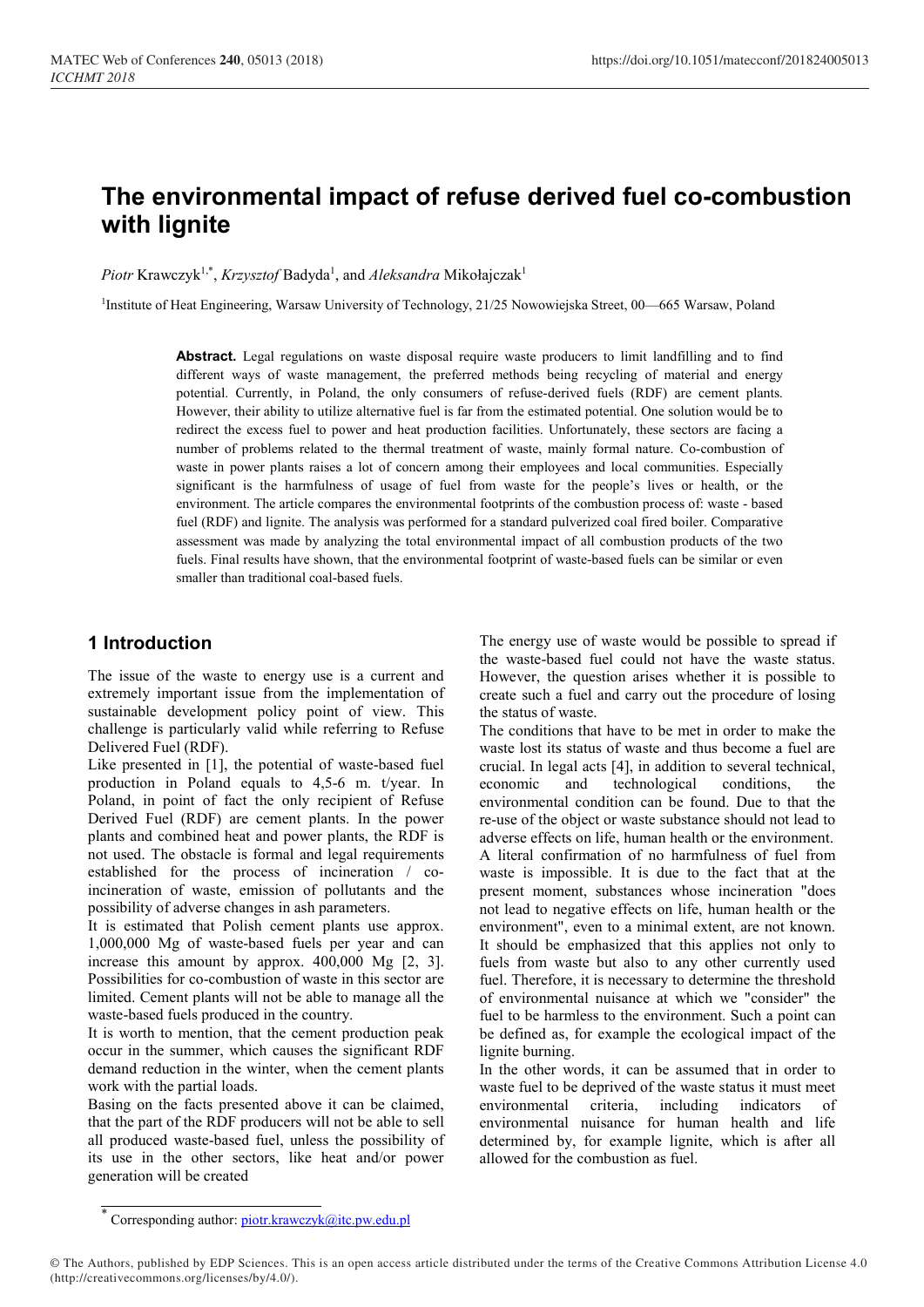The article presents own results of the elemental composition of wastes mixture investigation. The compounds were generated by being sorted from the over-sieve part of municipal waste unwanted substances from the fuel point of view, i.e. multi-material waste, ferrous and non-ferrous metals, non-flammable fractions (ash). Marked waste samples were prepared on a typical sorting line of municipal waste equipped with, among the others three optosegregators. The used sorting line is located in one of the Polish cities. The obtained results were used to assess the relative environmental nuisance of the mixture of waste used as fuel in comparison with lignite.

#### 2. Characteristics of the compared fuels

The subjects to the analysis were: lignite and wastebased fuel. Technical parameters and elementary composition of the analyzed fuels are presented in Table 1.

Table 1. Results of elementary and technical analysis of analyzed fuels

| Parameter                   | Unit          | Lignite       | Waste-     |  |
|-----------------------------|---------------|---------------|------------|--|
|                             |               |               | based fuel |  |
| Total humidity              | $\frac{0}{0}$ | 54.8<br>16.74 |            |  |
| Volatile parts content      | $\%$          | 37.065        | 73.47      |  |
| <b>Higher Heating Value</b> | J/g           | 17308         |            |  |
| Lower heating value         | J/g           | 7274.5        | 19009.6    |  |
| Analytical humidity         | $\%$          | 14.9          | 2.99       |  |
| Ash content                 | $\frac{0}{0}$ | 10.35         | 13.39      |  |
| Carbon content              | $\frac{0}{0}$ | 45.8          | 52.74      |  |
| Hydrogen content            | $\frac{0}{0}$ | 3.465         | 6.63       |  |
| Total sulphur content       | $\frac{0}{0}$ | 1.545         | 0.11       |  |
| Nitrogen content            | $\frac{0}{0}$ | 0.515         | 0.65       |  |
| Chlorine content            | $\frac{0}{0}$ | 0.0135        | 0.99       |  |
| Fluorine content            | $\frac{0}{0}$ | 0.06          | 0.0094     |  |
| Sum of 9 heavy              |               |               |            |  |
| metals                      | $mg/kg$ d.m.  | 224.3         | 261.2      |  |
| Thallium                    | mg/kg d.m.    | 0.1           | 0.1        |  |
| Cadmium                     | mg/kg d.m.    | 0.6           | 0.27       |  |
| Mercury                     | mg/kg d.m.    | 0.416         | 0.35       |  |

The lignite with a chemical composition similar to the one presented in the table is mined in one of the Polish mines and used in the pulverized boilers.

The analyzed waste-based fuel was obtained on the standard MBP line of municipal waste segregation [5 - 7]. The substrate for the fuel production consists of municipal waste coming from the county town. During the installation work the so-called composite materials that were suspected of carrying heavy metals were tried to being get rid of. The analyzed fuel consisted mainly of four waste material fractions: plastics, waste paper, wood and textile materials in ratios resulting from their natural content in the tested waste stream.

## 3. Methodology of the fuel environmental harmfulness assessment

The environmental harmfulness of the given fuel combustion is the sum of the environmental harmfulness of all products of this process. It may be considered as the influence of a given substance on, among the others, environmental pollution, toxicity to living organisms and greenhouse effect [8 -13].

The properties of fuels significantly effect on the emission of harmful substances into the environment. These properties can be generally divided into two groups. The first group includes parameters affecting the technical suitability of the fuel for combustion: calorific value, moisture content, ash and combustible substances content and volatile parts. The second group consist of the chemical composition of the fuel and in particular the content of such harmful substances as sulfur, chlorine, fluorine and heavy metals. In addition to the harmful substances in the fuel, the emission in the exhaust gases depends on some combustion parameters such as: temperature distribution, boiler flue gas residence time, etc. Combustion products particularly sensitive to the process parameters are incomplete combustion products (i.e. CO) and nitrogen oxides.

The comparison of the particular fuels or the industrial installations operation due to their impact on the natural environment usually presents many difficulties. This is due to the need to take into account the specificity of both individual components and technological processes. Descriptions of the methods for assessing the environmental impact of combustion installations are available in the literature. According to the approach proposed in [14], the entire combustion process should be analyzed comprehensively to determine appropriate indicators of nuisance for each possible combustion product. The total burden of all combustion products is then the sum of individual nuisances.

The indicator of the nuisance for the environment of the substance generated in the combustion process related to the unit of energy produced includes, among the others:

• calorific value of fuel;

• efficiency of the exhaust gases cleaning system (for each given components);

• coefficient of formation of a given component in the combustion chamber [kg/kg of fuel];

• the relative nuisance of a given component contained in the exhaust gas.

| Component                       | Value of toxicity |  |
|---------------------------------|-------------------|--|
|                                 | coefficients      |  |
| $_{\rm CO}$                     |                   |  |
| Ash                             | 5                 |  |
| <b>TOC</b>                      | 5                 |  |
| ΗF                              | 50                |  |
| SO <sub>2</sub>                 |                   |  |
| NO <sub>X</sub>                 | 0,25              |  |
| HCl                             | 5                 |  |
| $Cd$ , Tl, Hg                   | 1000              |  |
| Sb, As, Pb, Cr, Co, Cu, Mn, Ni, | 100               |  |
| V, Sn                           |                   |  |

Table 2. Relative nuisance (toxicity) of the exhaust gases components [15].

The relative nuisance of the given components contained in the exhaust depends on the type of substance and is usually related to the toxicity of the selected component,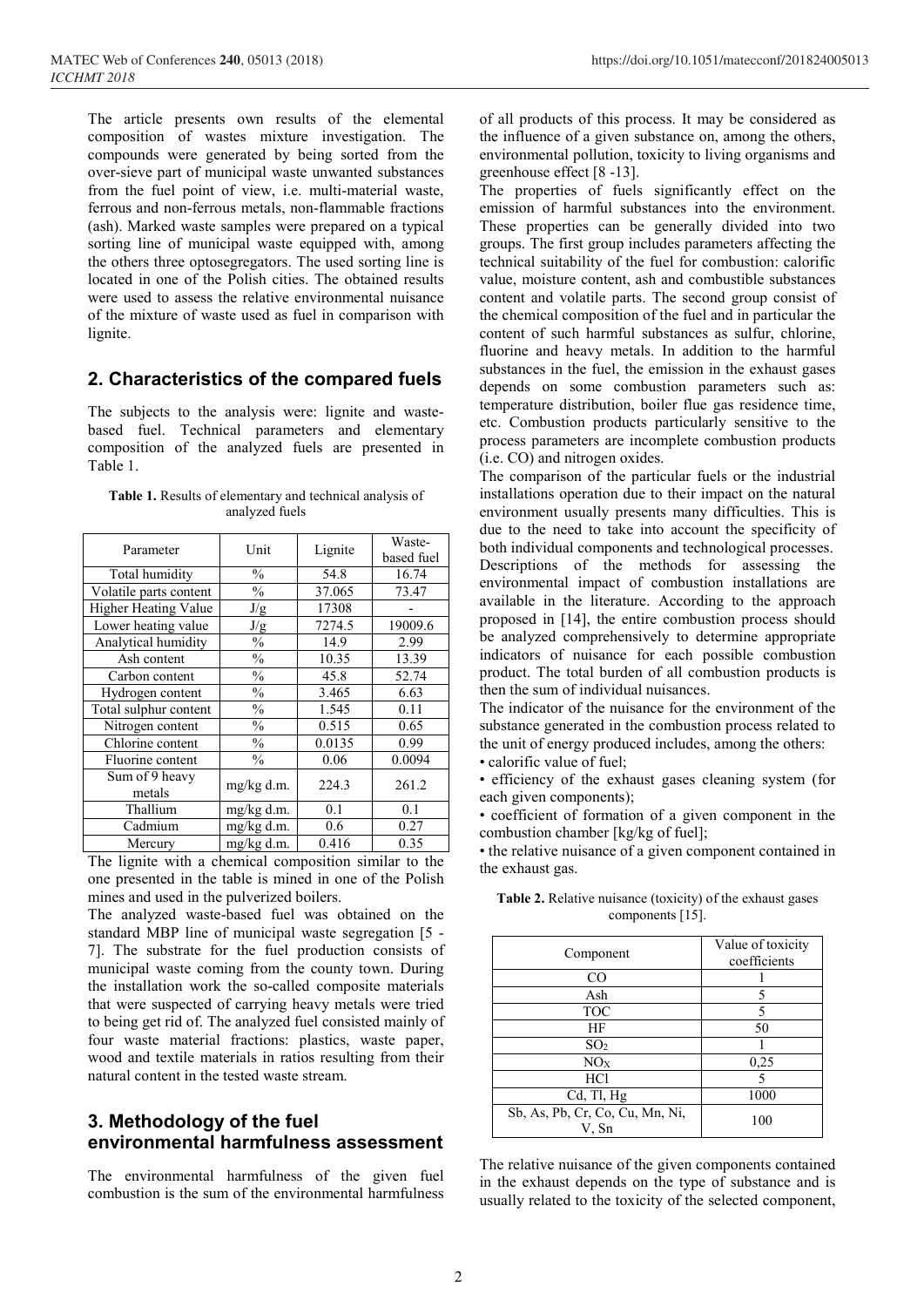e.g.  $SO_2$ . Their values based on [15] are presented in Table 2.

The total nuisance indicator, which can be calculated as the sum of nuisance indicators for individual substances arising in the combustion process, may be the basis for an objective comparison of the harmfulness of fuels. It takes into account not only the specificity of all components and their harmfulness, but also individual features of the installation.

According to the presented approach, when comparing ecological harmfulness of two fuels burned in the same installation, it is necessary to determine the same indicators characterizing the combustion installation, efficiency of exhaust gas cleaning etc. This way the result of the comparison does not depend on the characteristics of the combustion plant itself, and only indicators related to the physical and chemical properties of the fuel are concerned. In this situation, the individual environmental index of the substance "i" can be defined as:

$$
JWU_i = Z_i \cdot W_K \cdot t_{\text{sp }i} \tag{1}
$$

where:

 $Z_i$  – component  $\ddot{v}$  content in the fuel (ash, sulphur, nitrogen, chlorine, fluorine, heavy metals) [mg/MJ];

 $W_{Ki}$  – conversion ratio of component "i" in the fuel to the harmful component in the exhaust gases - taking into account the existing purification system [%]

 $t_{sp i}$  – the relative nuisance of component "i" contained in the exhaust gases [kg  $SO_2/kg$  i]

The total nuisance rate of a given fuel is the sum of individual harmfulness of its components and can be expressed as:

$$
CWU = \sum Z_i \cdot W_K \cdot t_{sp i} \tag{2}
$$

Based on the presented approach the environmental nuisance of the analyzed fuels were compared.

For the purpose of the introduced method of fuels comparison the content of the analyzed elements in the fuel should be expressed as the amount of a given substance contained in the fuel per unit of chemical energy of this fuel, i.e. mg/MJ. For the purpose of these analysis, it was assumed that concentrations of all elements should be related to the unit of chemical energy in the working condition of the fuel (table 3).

Table 3. Comparison of the content of individual elements in lignite and waste-based fuel per unit of chemical energy.

| Parameter                      | Sign | Lignite -<br>working<br>condition<br>[mg/MJ] | Waste-<br>based fuel<br>– working<br>condition<br>[mg/MJ] |
|--------------------------------|------|----------------------------------------------|-----------------------------------------------------------|
| Ash content                    |      | 13392                                        | 6044                                                      |
| Total sulphur<br>content       | St   | 1090,06                                      | 49.66                                                     |
| Nitrogen content               | N    | 363.35                                       | 293.47                                                    |
| Chlorine content               | C1   | 9.53                                         | 446.97                                                    |
| Fluorine content               | F    | 42.33                                        | 4.24                                                      |
| 9 heavy metals<br>total amount |      | 10.225                                       | 11.441                                                    |
| Thallium                       | T1   | 0.006                                        | 0.004                                                     |
| Cadmium                        | Cd   | 0.030                                        | 0.012                                                     |
| Mercury                        | Hg   | 0.023                                        | 0.015                                                     |

Analyzing the data presented in the Table 3, it can be concluded that fuel from waste in relation to lignite is characterized by, among the others:

- lower ash content;
- lower sulfur content;
- lower nitrogen content;
- significantly higher chlorine content;
- lower content of fluorine;

• comparable content of the sum of "9" heavy metals (arsenic, lead, manganese, copper, chromium, nickel, vanadium, antimony, cobalt);

## 3.1 The conversion rates determination

As mentioned before, in order to determine the harmfulness (toxicity) of waste-based fuel in comparison with lignite, the total nuisance rate of the combustion process as defined above (equation 2) was used. The following fuel components were selected for the comparative analysis: ash, sulfur, nitrogen, chlorine, fluorine and heavy metals.

In the proposed approach, it was necessary to define the conversion factors of a given component in the fuel to the harmful component in the exhaust gases- taking into account the existing treatment system. In order to define them, the following data were used:

• for sulfur, nitrogen, chlorine, fluorine and ash – the measurements from one of the Polish lignite power plants;

• for heavy metals, including mercury - literature data [16].

The conversion rate determines what percentage of the weight of the component contained in the fuel (e.g. S) is converted to a harmful substance in the exhaust gases  $(e.g. SO<sub>2</sub>)$  and passes through the exhaust clean-up system to the environment.

The conversion ratio for sulfur to sulfur dioxide emitted to the atmosphere was assumed at the level of 10%. This means that about 10% of the sulfur content introduced into the boiler with the fuel goes to the environment in the form of  $SO<sub>2</sub>$ .

As a result of balancing the relevant components (elements) in the coal and flue-gases based on an actual data from the power plant, the following values of conversion rates were obtained:

•ash→ dust=  $0,022$  [%];

•N  $\rightarrow$  NOx = 17,22 [%];

•C $l \to HCl = 11$  [%];

 $\cdot \mathbf{F} \rightarrow \mathbf{HF} = 3$  [%].

The values of the  $N \rightarrow NO_x$  conversion coefficient determined in the literature [17] for coal combustion takes values at the range of 12 - 20%.

To estimate the conversion rates for heavy metals, the mass balance of heavy metals were determined in the coal power plant system equipped with an electrostatic precipitator and a wet flue gas desulphurisation unit according to the BREF [18]

According to these data, the majority of heavy metals are removed from the exhaust gases with dust separation in the electrostatic precipitator. The only exception is mercury, which is in gaseous form and passes into the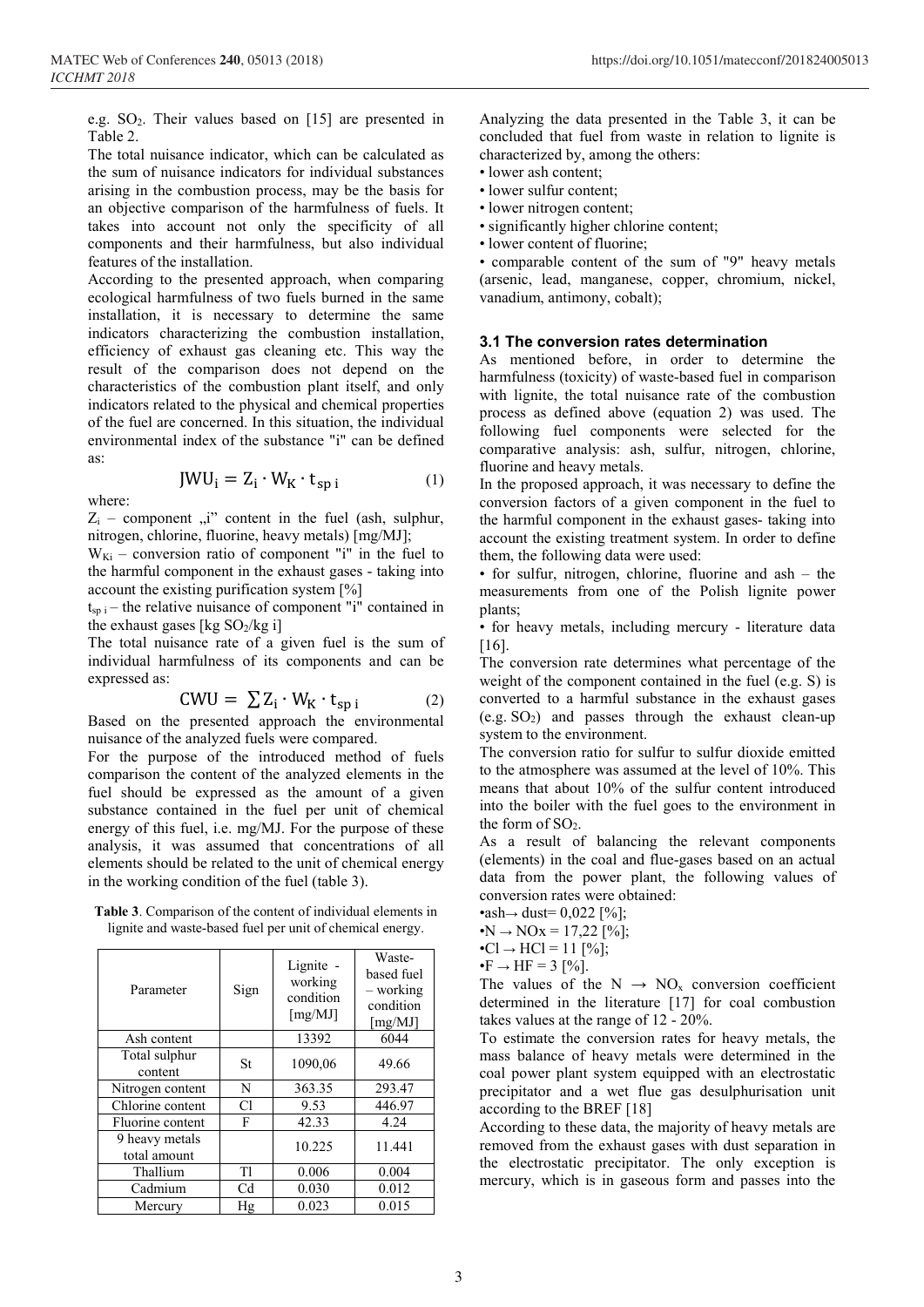environment in the amount of approx. 30% of its input mass introduced to the boiler.

Therefore, the following values of conversion ratios for heavy metals were assumed for the purposes of this assessment:

- The sum of "9" heavy metals 0.1 [%];
- Thallium-  $0.1$  [%];
- Cadmium 0.07 [%];
- Mercury 30.6 [%].

#### 4. Results

Using the determined conversion coefficients, the total nuisance index (CWU) was calculated as the sum of individual harmfulness of the fuel components for lignite and waste-based fuel. The results are presented in the tables 4 and 5.

Taking into account all the assumptions, the total environment nuisance indicator for the lignite equals to 216.2. For fuel from waste - 282.19. The comparison of both fuels shows that the harmfulness (nuisance) of waste-based fuel is about 30% higher than lignite (equation 3).

$$
\frac{CWU_{waste-based fuel}}{CWU_{lignite}} = \frac{282.19}{216.2} = 1.3
$$
 (3)

The analysis of the CWU structure for lignite indicates the sulphur and fluorine as the ones having the dominant role.

Table 4. The individual environmental index for lignite components and the total nuisance rate.

|                  | Conversion ratio<br>$\lceil\% \rceil$ |                | Relative nuisance              |            |  |
|------------------|---------------------------------------|----------------|--------------------------------|------------|--|
|                  |                                       |                | (toxicity) of the              | Lignite    |  |
|                  |                                       |                | exhaust gases                  |            |  |
|                  |                                       |                | components [kg                 | <b>JWU</b> |  |
|                  |                                       |                | SO <sub>2</sub> /kg component] |            |  |
| Dust             | $Ash \rightarrow Dust$                | 0.022          | 5                              | 14.73      |  |
| Sulphur $(S)$    | $S \rightarrow SO$                    | 10             | 1                              | 109.006    |  |
| Nitrogen<br>(N)  | $N \rightarrow NO_{x}$                | 17.22          | 0,25                           | 15.64      |  |
| Chlorine<br>(Cl) | $Cl \rightarrow HCl$                  | 11             | 5                              | 5.4        |  |
| Fluorine (F)     | $F \rightarrow HF$                    | $\overline{3}$ | 50                             | 63.49      |  |
| 9 heavy          | 9 heavy                               |                |                                |            |  |
| metals           | metals                                | 0.1            | 100                            |            |  |
| total            | total                                 |                |                                | 1.02       |  |
| amount           | amount                                |                |                                |            |  |
| Thallium         | $TI \rightarrow TI$                   | 0.1            | 1000                           | 0.006      |  |
| (Tl)             |                                       |                |                                |            |  |
| Cadmium          | $Cd \rightarrow Cd$                   | 0.07           | 1000                           | 0.021      |  |
| (Cd)             |                                       |                |                                |            |  |
| Mercury<br>(Hg)  | $Hg \rightarrow Hg$                   | 30.6           | 1000                           | 7.038      |  |
| <b>CWU</b>       |                                       |                |                                | 216.20     |  |
|                  |                                       |                |                                |            |  |

| <b>Table 5.</b> The individual environmental index for waste- |  |
|---------------------------------------------------------------|--|
| based fuel components and the total nuisance rate.            |  |

|                                      | Conversion ratio [%]                              |       | Relative<br>nuisance of<br>components<br>[ $kg SO2/kg$ ]<br>component] | Waste-<br>based fuel<br><b>JWU</b> |
|--------------------------------------|---------------------------------------------------|-------|------------------------------------------------------------------------|------------------------------------|
| Dust                                 | $Ash \rightarrow Dust$                            | 0.022 | 5                                                                      | 6.64                               |
| Sulphur<br>(S)                       | $S \rightarrow SO$                                | 10    | $\mathbf{1}$                                                           | 4.96                               |
| Nitrogen<br>(N)                      | $N \rightarrow NO_{x}$                            | 17.22 | 0,25                                                                   | 12.63                              |
| Chlorine<br>(Cl)                     | $Cl \rightarrow HCl$                              | 11    | 5                                                                      | 245.83                             |
| Fluorine<br>(F)                      | $F \rightarrow HF$                                | 3     | 50                                                                     | 6.36                               |
| 9 heavy<br>metals<br>total<br>amount | $\overline{9}$ heavy<br>metals<br>total<br>amount | 0.1   | 100                                                                    | 1.14                               |
| Thallium<br>(Tl)                     | $TI \rightarrow TI$                               | 0.1   | 1000                                                                   | 0.004                              |
| Cadmium<br>(Cd)                      | $Cd \rightarrow Cd$                               | 0.07  | 1000                                                                   | 0.0084                             |
| Mercury<br>(Hg)                      | $Hg \rightarrow Hg$                               | 30.6  | 1000                                                                   | 4.59                               |
| <b>CWU</b>                           |                                                   |       |                                                                        | 282.19                             |







Fig. 2 The CWU structure for the waste-based fuel.